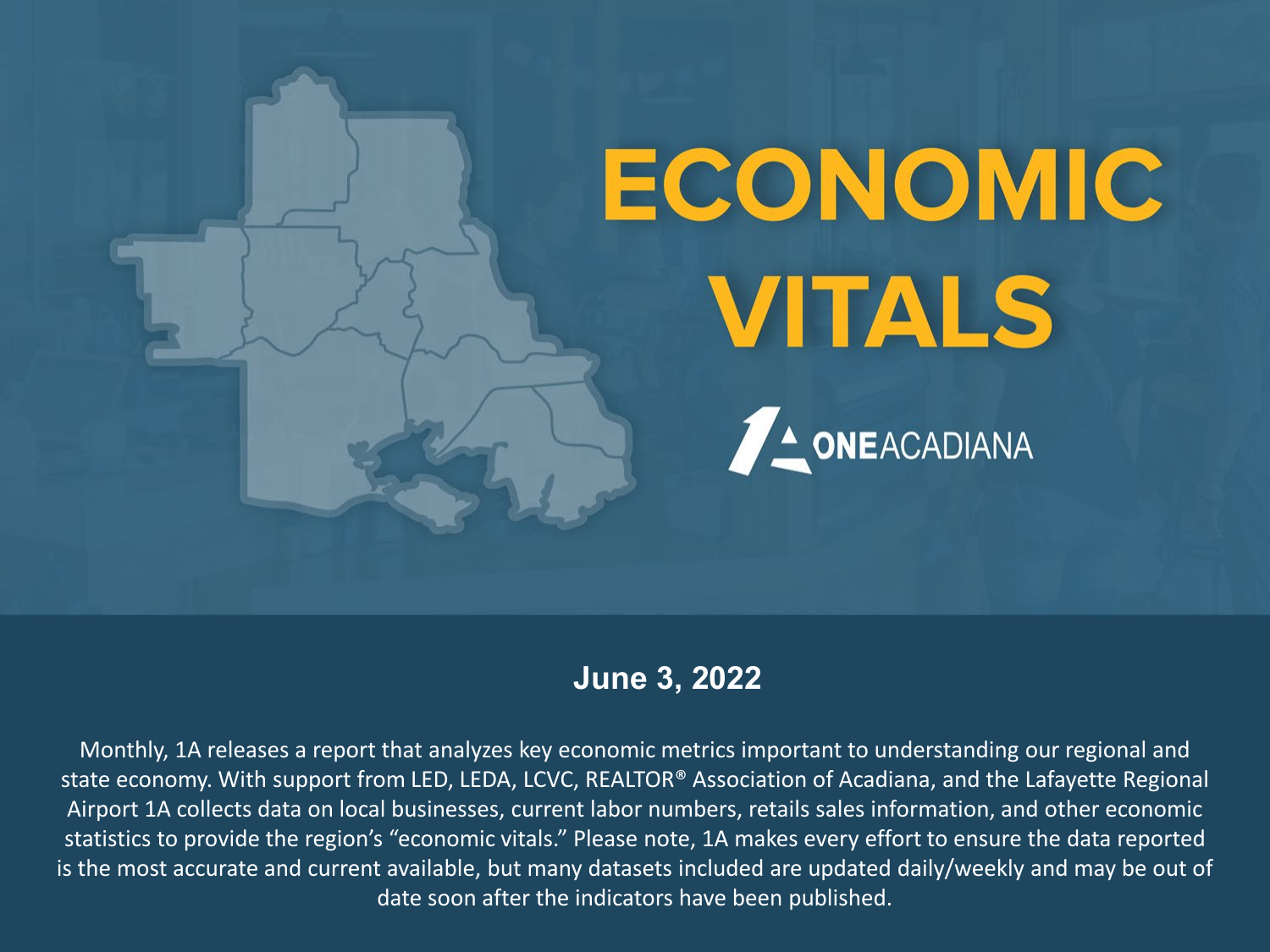|                   | April - 1A Region Data (Not Seasonally Adjusted)                                                                                   |            |                   |                                                                                 | Laiayette MOA Linployment<br><b>CES Data - Not Seasonally Adjusted</b>         |
|-------------------|------------------------------------------------------------------------------------------------------------------------------------|------------|-------------------|---------------------------------------------------------------------------------|--------------------------------------------------------------------------------|
|                   | Employed                                                                                                                           | Unemployed | Unemploy.<br>Rate | $\Delta$ from prev.<br>year (in $p.p.$ )*                                       | 204,000<br>April 22 = 201,600<br>200,000                                       |
| Acadia            | 23,523                                                                                                                             | 738        | 3.0%              | $-2.2$                                                                          | 196,000                                                                        |
| Evangeline        | 11,647                                                                                                                             | 443        | 3.7%              | $-1.7$                                                                          | 192,000                                                                        |
| Iberia            | 27,045                                                                                                                             | 1,276      | 4.5%              | $-2.9$                                                                          | 188,000                                                                        |
| <b>Jeff Davis</b> | 12,489                                                                                                                             | 384        | 3.0%              | $-2.2$                                                                          | 184,000                                                                        |
| Lafayette         | 114,826                                                                                                                            | 3,209      | 2.7%              | $-2.1$                                                                          | 180,000                                                                        |
| St. Landry        | 30,913                                                                                                                             | 1,408      | 4.4%              | $-2.1$                                                                          | 11, Kno co 00, To, Oo, 10, 10, 110, Kg<br>AP 1/21 145<br>2022                  |
| St. Martin        | 21,657                                                                                                                             | 776        | 3.5%              | $-2.6$                                                                          | 2021<br><b>Unemployment Rate</b><br><b>LAUS Data - Not Seasonally Adjusted</b> |
| St. Mary          | 18,348                                                                                                                             | 896        | 4.7%              | $-2.7$                                                                          | 8                                                                              |
| Vermilion         | 23,744                                                                                                                             | 764        | 3.1%              | $-2.3$                                                                          | Percent Unemployed                                                             |
| <b>1A TOTAL</b>   | 284,192                                                                                                                            | 9,894      | 3.6%              | $-2.3$                                                                          |                                                                                |
| Louisiana         | 2,023,666                                                                                                                          | 73,931     | 3.5%              | $-2.4$                                                                          | 5                                                                              |
| <b>U.S.</b>       | 158,105,000                                                                                                                        | 5,941,000  | 3.6%              | $-2.4$                                                                          |                                                                                |
|                   | Source: Bureau of Labor Statistics and LWC, May 2022                                                                               |            |                   |                                                                                 | 3                                                                              |
|                   | 1A region used unless data not available on a parish/county level                                                                  |            |                   | Information compiled using 1A, LED, and LEDA resources; Data as of May 31, 2022 | bo ne ne ni brocks 00, 70, 06, 10, 80                                          |
|                   | *Change represented in percentage points (p.p.)<br>** Lafayette MSA: Acadia, Iberia, Lafayette, St. Martin, and Vermilion parishes |            |                   |                                                                                 | 2021<br>2022                                                                   |

2 *OneAcadiana.org*

**Lafayette MSA\*\* Employment**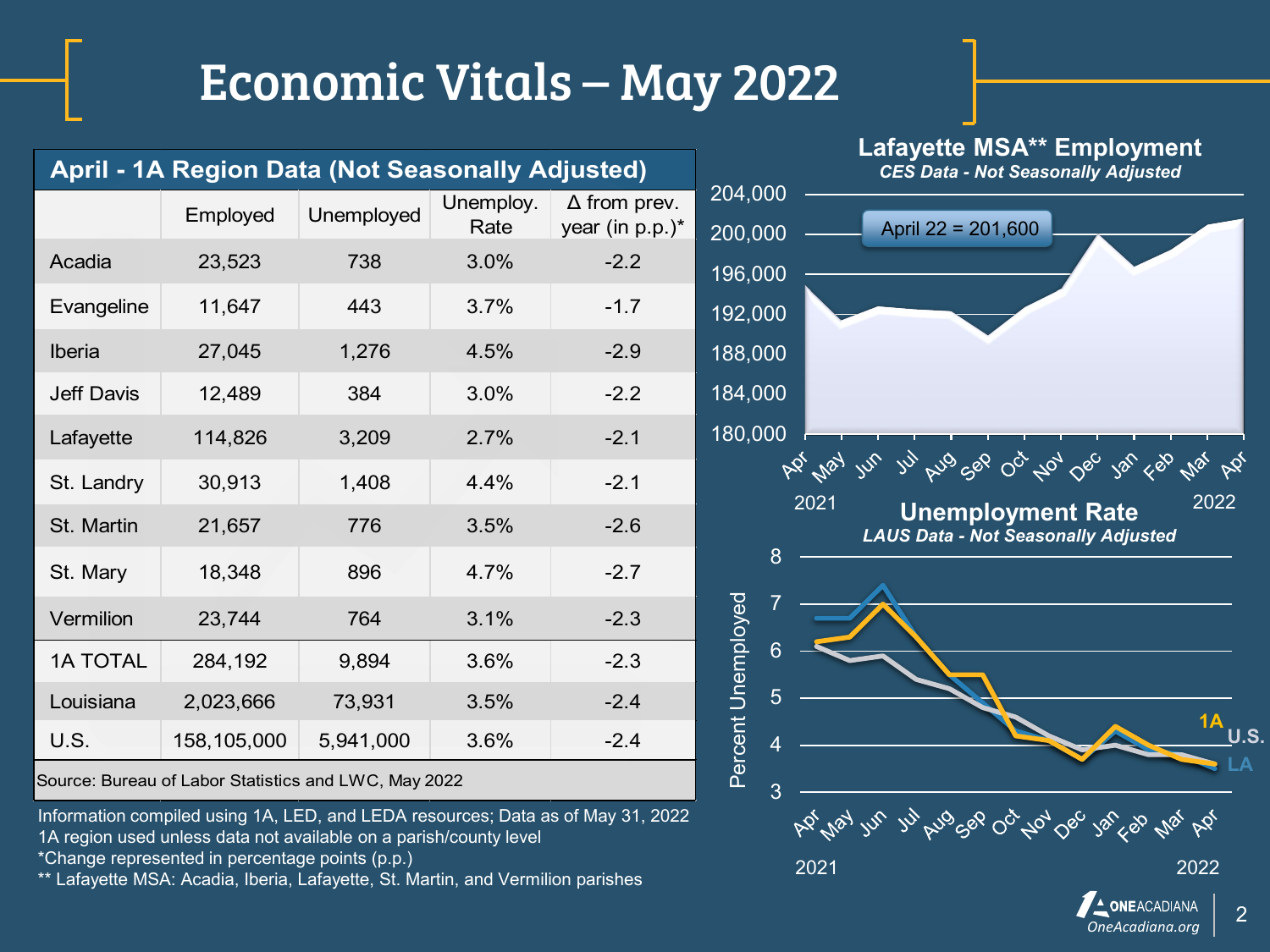| <b>Employees by Industry - Lafayette MSA and Louisiana</b> |         |         |                        |                         |           |           |                        |                         |
|------------------------------------------------------------|---------|---------|------------------------|-------------------------|-----------|-----------|------------------------|-------------------------|
|                                                            |         |         | Lafayette MSA          |                         |           | Louisiana |                        |                         |
|                                                            | Apr 21  | Apr 22  | $\Delta$ prev.<br>year | $\Delta$ prev.<br>month | Apr 21    | Apr 22    | $\Delta$ prev.<br>year | $\Delta$ prev.<br>month |
| Mining and logging                                         | 9,900   | 10,500  | 600                    | 200                     | 29,500    | 32,000    | 2,500                  | 800                     |
| Construction                                               | 10,300  | 10,700  | 400                    | 0                       | 127,200   | 134,700   | 7,500                  | 800                     |
| Manufacturing                                              | 14,100  | 14,900  | 800                    | $\pmb{0}$               | 128,700   | 133,400   | 4,700                  | $-200$                  |
| Trade, Transportation, Utilities                           | 40,100  | 40,400  | 300                    | $-500$                  | 362,000   | 368,600   | 6,600                  | 900                     |
| Information                                                | 2,000   | 2,500   | 500                    | $\pmb{0}$               | 19,700    | 23,200    | 3,500                  | $-100$                  |
| <b>Financial Activities</b>                                | 10,400  | 10,700  | 300                    | $\boldsymbol{0}$        | 88,700    | 88,200    | $-500$                 | $-1,300$                |
| Professional and Bus. Serv.                                | 21,500  | 23,400  | 1,900                  | 200                     | 211,000   | 221,400   | 10,700                 | 1,300                   |
| <b>Education &amp; Health Services</b>                     | 32,400  | 33,200  | 800                    | $-800$                  | 317,600   | 318,600   | 1,000                  | 1,300                   |
| Leisure & Hospitality                                      | 20,700  | 22,300  | 1,600                  | 200                     | 197,000   | 212,000   | 15,000                 | 3,900                   |
| <b>Other Services</b>                                      | 6,800   | 7,000   | 200                    | 100                     | 70,000    | 70,200    | 200                    | 1,600                   |
| Government                                                 | 26,800  | 26,000  | $-800$                 | $\pmb{0}$               | 318,200   | 310,500   | $-7,700$               | $-400$                  |
| <b>Total</b>                                               | 195,000 | 201,600 | 6,600                  | $-600$                  | 1,869,600 | 1,912,800 | 43,500                 | 8,600                   |

Source: May 2022 Current Employment Statistics (CES) data for all workers, not seasonally adjusted

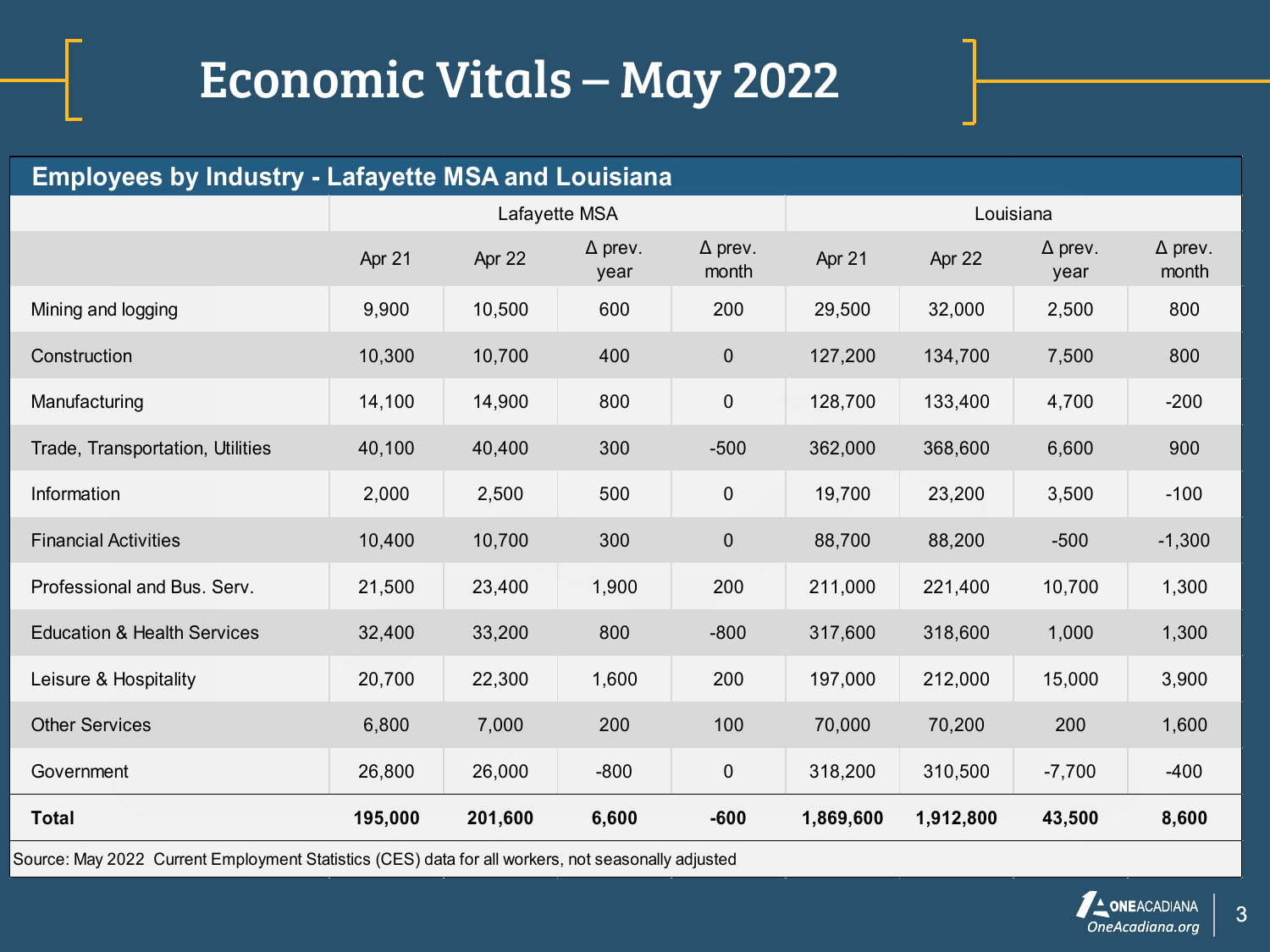| <b>Oil and Natural Gas Indicator</b>                                   |        |                           |   |  |  |  |
|------------------------------------------------------------------------|--------|---------------------------|---|--|--|--|
| Crude Oil (WTI)                                                        | 110.32 | \$/barrel                 | 个 |  |  |  |
| Crude Oil (Brent)                                                      | 115.13 | \$/barrel                 | 个 |  |  |  |
| Natural Gas (Henry Hub)                                                | 8.87   | \$/MMBtu                  | 个 |  |  |  |
| Gasoline (U.S. Gulf Coast,<br>Regular)                                 | 3.69   | \$/gallon                 | ↓ |  |  |  |
| <b>Weekly Rotary Rig Count</b>                                         | 46     | $LA - Land$               | J |  |  |  |
| <b>Weekly Rotary Rig Count</b>                                         | 15     | $LA -$<br><b>Offshore</b> | ↓ |  |  |  |
| Source: EIA, Baker Hughes. Arrows indicate changes from previous week. |        |                           |   |  |  |  |

## May 21 May 22 %Δ Crude Oil (WTI) 65.17 108.10 66% Crude Oil (Brent) 68.53 110.56 61% **Crude Oil - Average Spot Prices** Source: EIA, Price per Barrel

\*May 2022 prices are an average of available data.



## 4 *OneAcadiana.org*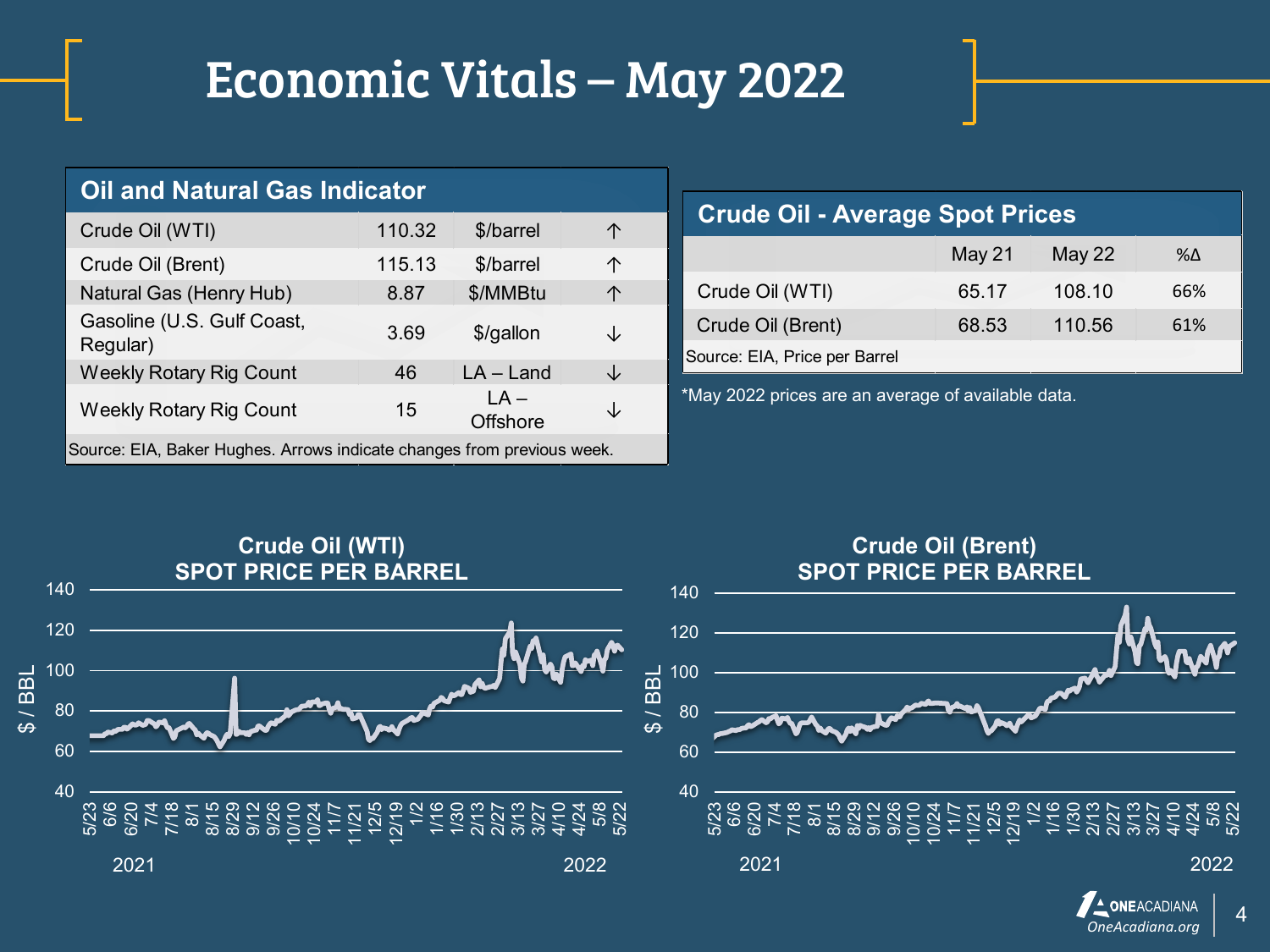### **Regional Unemployment Rates - Not Seasonally Adjusted**

|                                                     | Apr 21 (r) | Apr 22 (p) | $\Delta$ prev.<br>year (in p.p) | $\Delta$ prev.<br>month (in $p.p$ ) |  |
|-----------------------------------------------------|------------|------------|---------------------------------|-------------------------------------|--|
| Acadiana<br>(One Acadiana)                          | 5.9%       | 3.6%       | $-2.3$                          | $-0.1$                              |  |
| Bayou (Houma)                                       | 5.3%       | 3.4%       | $-1.9$                          | $-0.5$                              |  |
| Capital (BR)                                        | 5.4%       | 3.3%       | $-2.1$                          | $-0.2$                              |  |
| Central (Alexandria)                                | 4.4%       | 2.8%       | $-1.6$                          | $-0.3$                              |  |
| Northeast (Monroe)                                  | 5.6%       | 3.6%       | $-2.0$                          | $-0.4$                              |  |
| <b>Northwest</b><br>(Shreveport)                    | 5.4%       | 3.3%       | $-2.1$                          | $-0.3$                              |  |
| Southeast (NOLA)                                    | 7.0%       | 4.1%       | $-2.9$                          | $-0.3$                              |  |
| Southwest<br>(Lake Charles)                         | 5.8%       | 3.3%       | $-2.5$                          | $-0.3$                              |  |
| Source: LWC, Bureau of Labor Statistics, April 2022 |            |            |                                 |                                     |  |

| <b>Real Estate Data - Lafayette Parish</b> |           |           |          |  |
|--------------------------------------------|-----------|-----------|----------|--|
|                                            | May 21    | May 22    | %Δ       |  |
| Market Inventory                           | 514       | 522       | 1.6%     |  |
| <b>Number Sold</b>                         | 428       | 344       | $-19.6%$ |  |
| <b>Average Price</b>                       | \$256,679 | \$276,425 | $7.7\%$  |  |
| Days on Market                             | 45        | 22        | $-51.1%$ |  |
|                                            |           |           |          |  |



#### **LFT Enplanement Checkpoint**

#### **LFT Week over Week Change**

|                                               | Total       | <b>OTW</b> |  |  |  |
|-----------------------------------------------|-------------|------------|--|--|--|
|                                               | Enplanments | Change (%) |  |  |  |
| May 15 - May 21                               | 5,576       | $-5.2\%$   |  |  |  |
| May 8 - May 14                                | 5,881       | 5.6%       |  |  |  |
| May 1 - May 7                                 | 5.568       | 4.3%       |  |  |  |
| Apr 24 - Apr 30                               | 5,341       | $7.4\%$    |  |  |  |
| Source: Lafayette Regional Airport (LFT), TSA |             |            |  |  |  |



Source: REALTOR® Association of Acadiana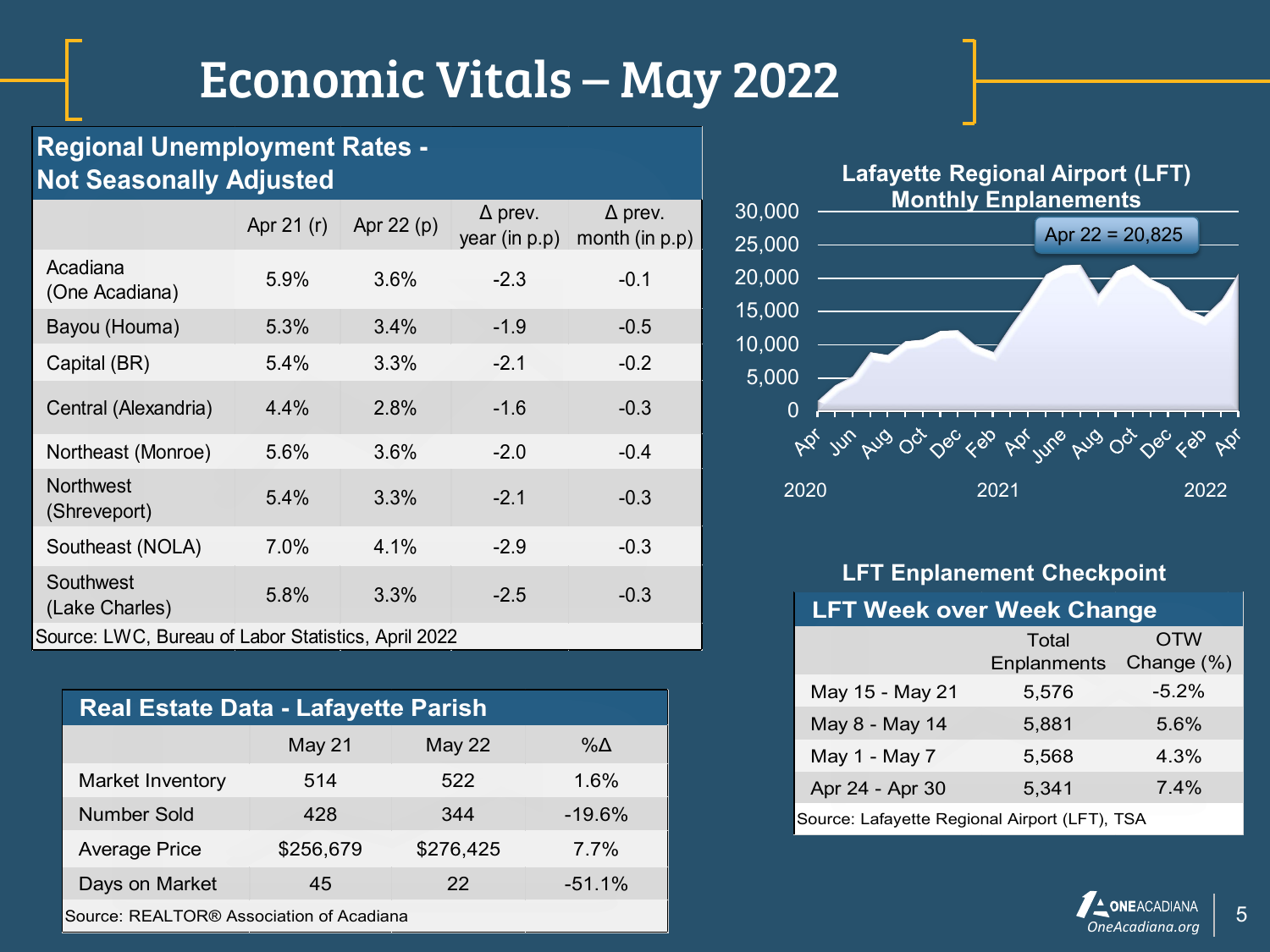| Interest Rates - Ave. of May 20 - 26, 2022       |                                                                   |   |  |  |
|--------------------------------------------------|-------------------------------------------------------------------|---|--|--|
| Federal Funds (effective)                        | 0.83                                                              | 个 |  |  |
| <b>Bank Prime Loan</b>                           | 4.00                                                              | 个 |  |  |
| <b>Treasury Constant Maturities (nominal)</b>    |                                                                   |   |  |  |
| 3-month                                          | 1.06                                                              | 个 |  |  |
| 1-year                                           | 2.04                                                              | 个 |  |  |
| 5-year                                           | 2.77                                                              | ↓ |  |  |
| 10-year                                          | 2.78                                                              | ↓ |  |  |
| 30-year                                          | 3.00                                                              | 个 |  |  |
| Treasury Constant Maturities (inflation indexed) |                                                                   |   |  |  |
| 5-year                                           | $-0.13$                                                           | 个 |  |  |
| 10-year                                          | 0.20                                                              | 个 |  |  |
| 30-year                                          | 0.64                                                              | 个 |  |  |
| indicate change from previous week.              | Source: Federal Reserve Statistical Release, May 31, 2022. Arrows |   |  |  |

#### **Lafayette Parish Monthly Retail Sales**



**S&P 500 Average**